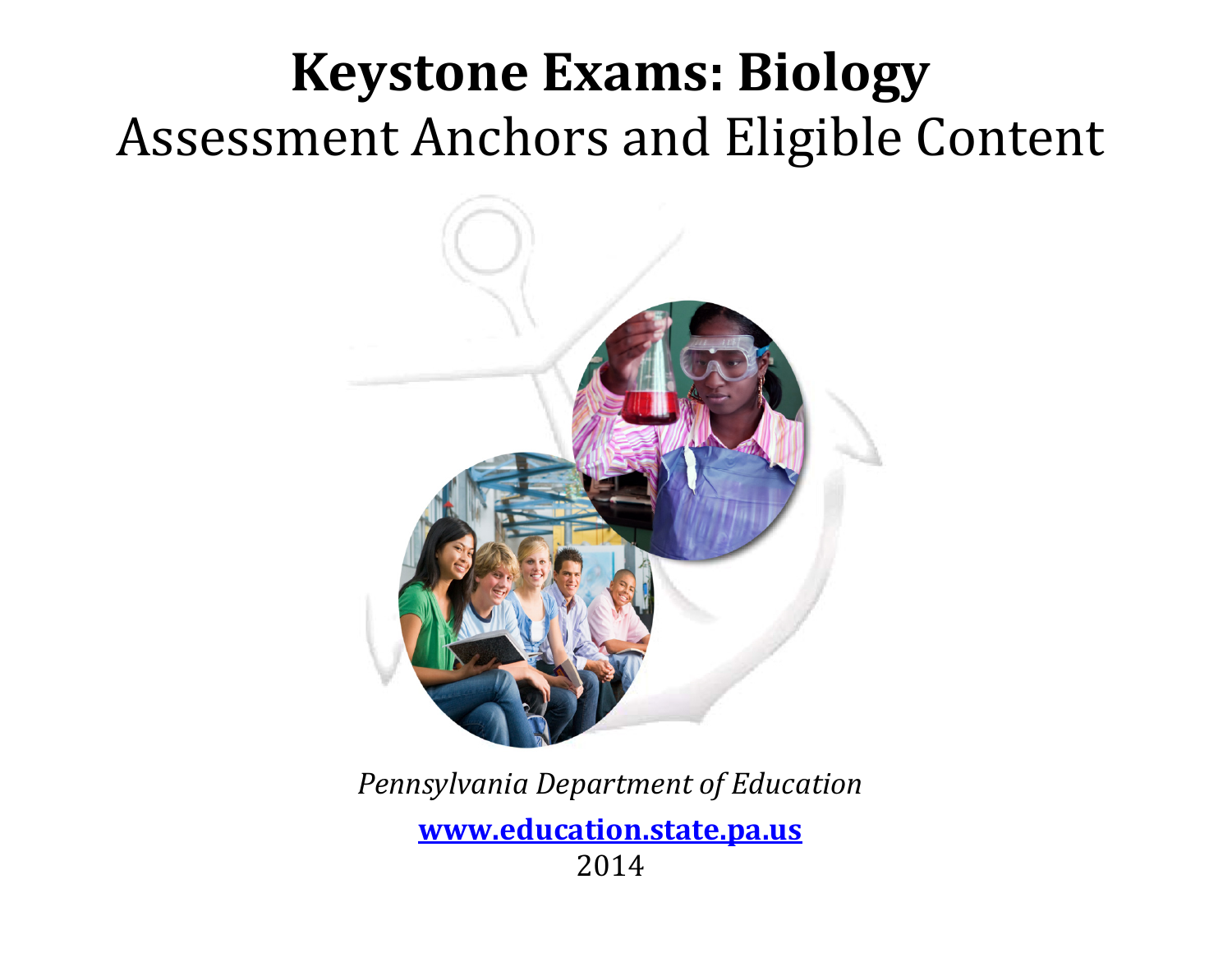#### PENNSYLVANIA DEPARTMENT OF EDUCATION

#### **General Introduction to the Keystone Exam Assessment Anchors**

#### **Introduction**

Since the introduction of the Keystone Exams, the Pennsylvania Department of Education (PDE) has been working to create a set of tools designed to help educators improve instructional practices and better understand the Keystone Exams. The Assessment Anchors, as defined by the Eligible Content, are one of the many tools the Department believes will better align curriculum, instruction, and assessment practices throughout the commonwealth. Without this alignment, it will not be possible to significantly improve student achievement across the Commonwealth.

#### **How were Keystone Exam Assessment Anchors developed?**

Prior to the development of the Assessment Anchors, multiple groups of PA educators convened to create a set of standards for each of the Keystone Exams. Enhanced standards, derived from a review of existing standards, focused on what students need to know and be able to do in order to be college and career ready.

Additionally, the Assessment Anchors and Eligible Content statements were created by other groups of educators charged with the task of clarifying the standards assessed on the Keystone Exams. The Assessment Anchors, as defined by the Eligible Content, have been designed to hold together or *anchor* the state assessment system and curriculum/instructional practices in schools.

Assessment Anchors, as defined by the Eligible Content, were created with the following design parameters:

- **Clear:** The Assessment Anchors are easy to read and are user friendly; they clearly detail which standards are assessed on the Keystone Exams.
- **Focused:** The Assessment Anchors identify a core set of standards that could be reasonably assessed on a large-scale assessment, which will keep educators from having to guess which standards are critical.
- **Rigorous:** The Assessment Anchors support the rigor of the state standards by assessing higher-order and reasoning skills.
- **Manageable:** The Assessment Anchors define the standards in a way that can be easily incorporated into a course to prepare students for success.

#### **How can teachers, administrators, schools, and districts use these Assessment Anchors?**

The Assessment Anchors, as defined by the Eligible Content, can help focus teaching and learning because they are clear, manageable, and closely aligned with the Keystone Exams. Teachers and administrators will be better informed about which standards will be assessed. The Assessment Anchors and Eligible Content should be used along with the Standards and the Curriculum Framework of the Standards Aligned System (SAS) to build curriculum, design lessons, and support student achievement.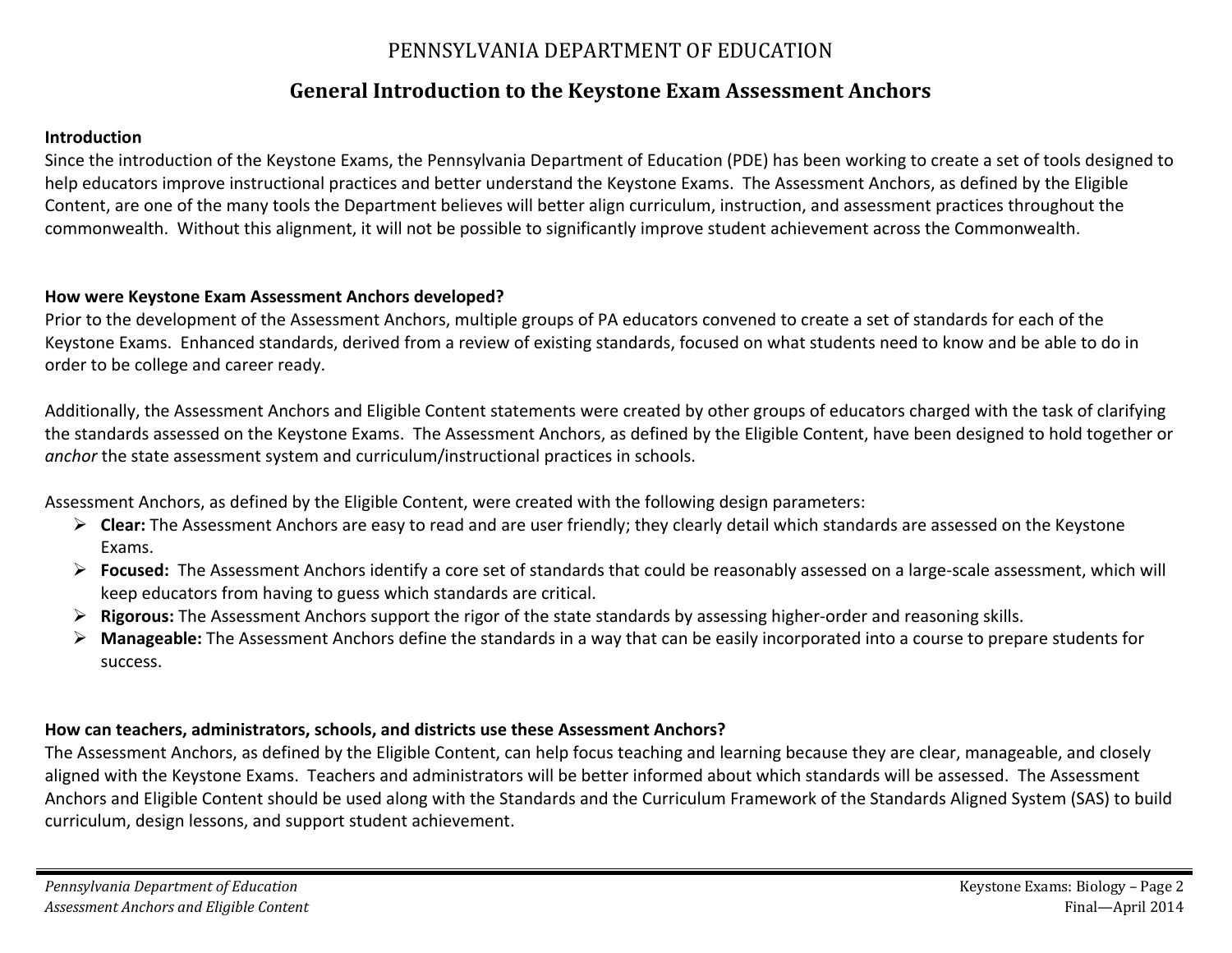The Assessment Anchors and Eligible Content are designed to enable educators to determine when they feel students are prepared to be successful in the Keystone Exams. An evaluation of current course offerings, through the lens of what is assessed on those particular Keystone Exams may provide an opportunity for an alignment to ensure student preparedness.

#### **How are the Assessment Anchors organized?**

The Assessment Anchors, as defined by the Eligible Content, are organized into cohesive blueprints, each structured with a common labeling system that can be read like an outline. This framework is organized first by module, then by Assessment Anchor, followed by Anchor Descriptor, and then finally, at the greatest level of detail, by an Eligible Content statement. The common format of this outline is followed across the Keystone Exams.

Here is a description of each level in the labeling system for the Keystone Exams:

- **Module:** The Assessment Anchors are organized into two thematic modules for each of the Keystone Exams. The module title appears at the top of each page. The module level is important because the Keystone Exams are built using a module format, with each of the Keystone Exams divided into two equally-sized test modules. Each module is made up of two or more Assessment Anchors.
- **Assessment Anchor:** The Assessment Anchor appears in the shaded bar across the top of each Assessment Anchor table. The Assessment Anchors represent categories of subject matter that anchor the content of the Keystone Exams. Each Assessment Anchor is part of a module and has one or more Anchor Descriptors unified under it.
- **Anchor Descriptor:** Below each Assessment Anchor is a specific Anchor Descriptor. The Anchor Descriptor level provides further details that delineate the scope of content covered by the Assessment Anchor. Each Anchor Descriptor is part of an Assessment Anchor and has one or more Eligible Content unified under it.
- **Eligible Content:** The column to the right of the Anchor Descriptor contains the Eligible Content statements. The Eligible Content is the most specific description of the content that is assessed on the Keystone Exams. This level is considered the assessment limit and helps educators identify the range of the content covered on the Keystone Exams.
- **Enhanced Standard:** In the column to the right of each Eligible Content statement is a code representing one or more Enhanced Standards that correlate to the Eligible Content statement. Some Eligible Content statements include annotations that indicate certain clarifications about the scope of an eligible content.
	- o "e.g." ("for example") —sample approach, but not a limit to the eligible content.
	- o "i.e." ("that is") —specific limit to the eligible content.

**Standards Aligned System —** http://www.pdesas.org/ **Pennsylvania Department of Education** — www.education.state.pa.us

Cover photo © Hill Street Studios/Harmik Nazarian/Blend Images/Corbis.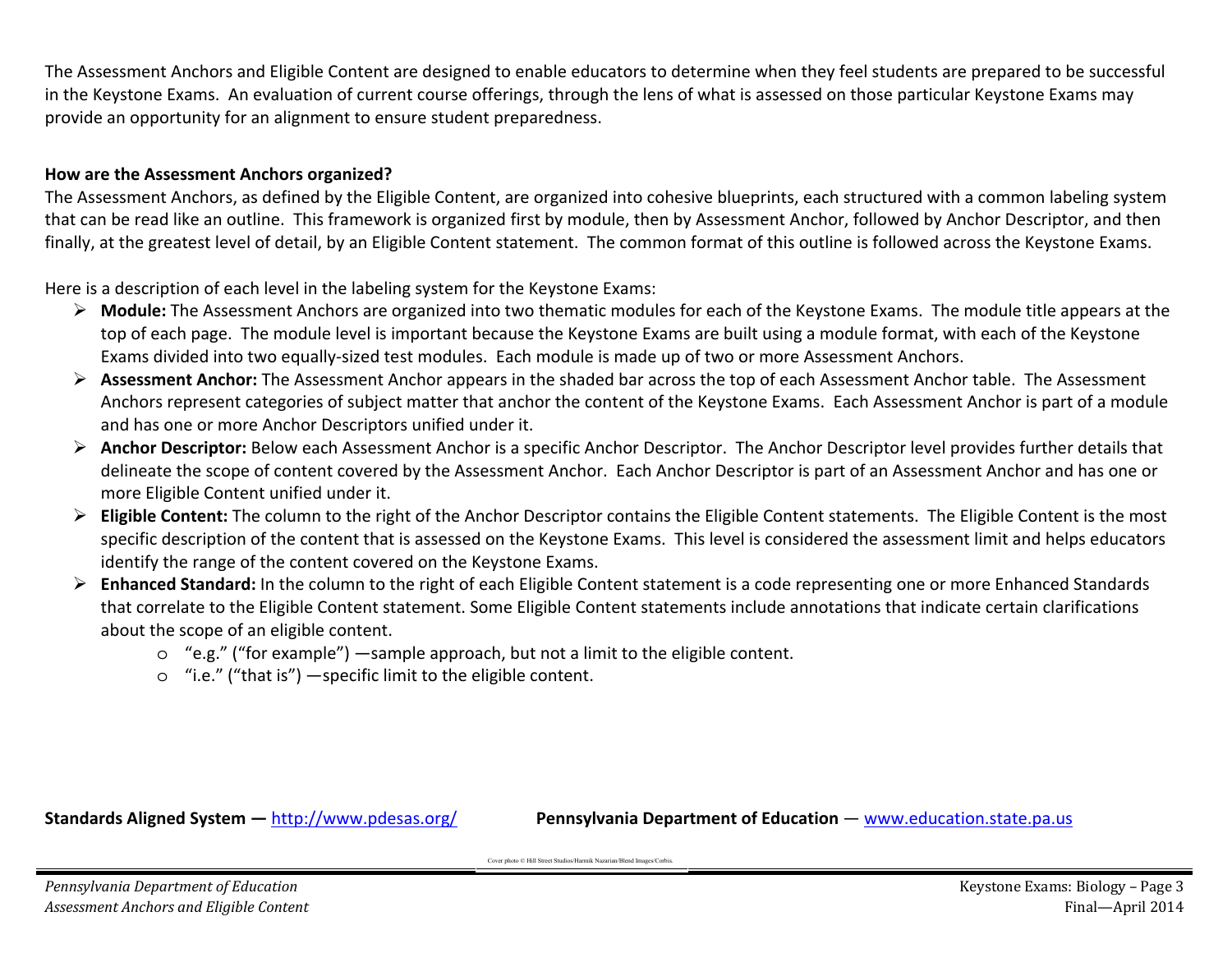| <b>ASSESSMENT ANCHOR</b><br><b>Basic Biological Principles</b><br><b>BIO.A.1</b> |                                  |                    |                                                                                                     |                 |  |
|----------------------------------------------------------------------------------|----------------------------------|--------------------|-----------------------------------------------------------------------------------------------------|-----------------|--|
| <b>Anchor Descriptor</b>                                                         |                                  |                    |                                                                                                     |                 |  |
|                                                                                  |                                  |                    | <b>Eligible Content</b>                                                                             | <b>Standard</b> |  |
| <b>BIO.A.1.1</b>                                                                 | Explain the characteristics      | <b>BIO.A.1.1.1</b> | Describe the characteristics of life shared by all prokaryotic and eukaryotic organisms.            | 3.1.B.A1        |  |
|                                                                                  | common to all organisms.         |                    |                                                                                                     | 3.1.B.C2        |  |
|                                                                                  |                                  |                    |                                                                                                     | 4.1.3.A         |  |
|                                                                                  |                                  |                    |                                                                                                     | 4.1.4.A         |  |
|                                                                                  |                                  |                    |                                                                                                     |                 |  |
|                                                                                  |                                  |                    |                                                                                                     | <b>Enhanced</b> |  |
|                                                                                  | <b>Anchor Descriptor</b>         |                    | <b>Eligible Content</b>                                                                             | <b>Standard</b> |  |
| <b>BIO.A.1.2</b>                                                                 | Describe relationships           | BIO.A.1.2.1        | Compare cellular structures and their functions in prokaryotic and eukaryotic cells.                | 3.1.B.A1        |  |
|                                                                                  | between structure and            |                    |                                                                                                     | 3.1.B.A5        |  |
|                                                                                  | function at biological levels of |                    |                                                                                                     | 3.1.B.C2        |  |
|                                                                                  | organization.                    |                    |                                                                                                     | 4.1.4.A         |  |
|                                                                                  |                                  | <b>BIO.A.1.2.2</b> | Describe and interpret relationships between structure and function at various levels of            | 3.1.B.A5        |  |
|                                                                                  |                                  |                    | biological organization (i.e., organelles, cells, tissues, organs, organ systems, and multicellular | 3.1.B.A6        |  |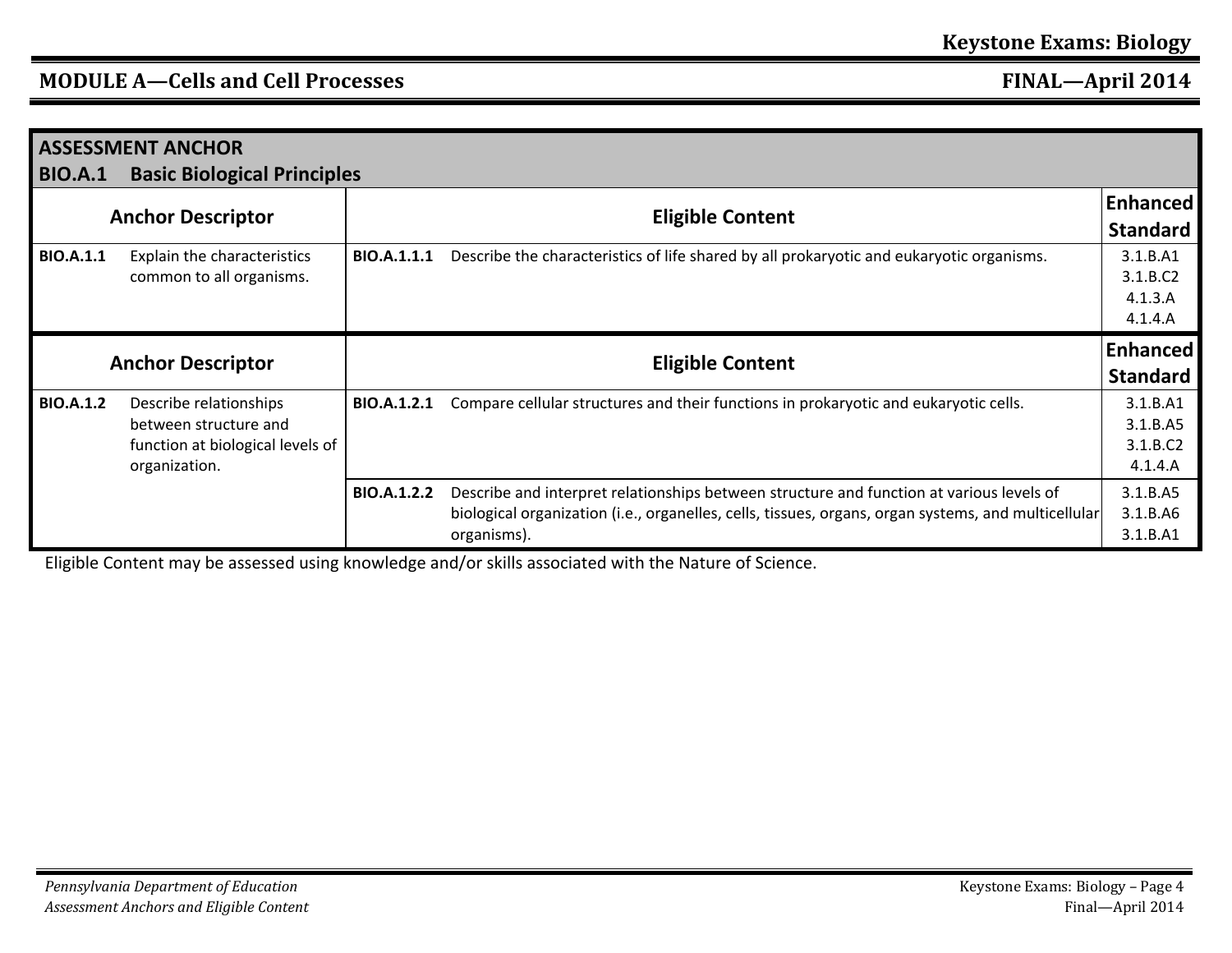| <b>ASSESSMENT ANCHOR</b> |                                                                                                                                |                                     |                                                                                                                                                 |                                                          |  |
|--------------------------|--------------------------------------------------------------------------------------------------------------------------------|-------------------------------------|-------------------------------------------------------------------------------------------------------------------------------------------------|----------------------------------------------------------|--|
| <b>BIO.A.2</b>           | <b>The Chemical Basis for Life</b><br><b>Anchor Descriptor</b>                                                                 | Enhanced<br><b>Eligible Content</b> |                                                                                                                                                 |                                                          |  |
| <b>BIO.A.2.1</b>         | Describe how the unique<br>properties of water support<br>life on Earth.                                                       | BIO.A.2.1.1                         | Describe the unique properties of water and how these properties support life on Earth<br>(e.g., freezing point, high specific heat, cohesion). | 3.1.B.A8<br>3.1.B.A5<br>4.2.5.C                          |  |
| <b>Anchor Descriptor</b> |                                                                                                                                |                                     | <b>Eligible Content</b>                                                                                                                         | <b>Enhanced</b><br><b>Standard</b>                       |  |
| <b>BIO.A.2.2</b>         | Describe and interpret<br>relationships between                                                                                | <b>BIO.A.2.2.1</b>                  | Explain how carbon is uniquely suited to form biological macromolecules.                                                                        | 3.1.B.A7<br>3.2.C.A2                                     |  |
|                          | structure and function at<br>various levels of biochemical<br>organization (i.e., atoms,<br>molecules, and<br>macromolecules). | <b>BIO.A.2.2.2</b>                  | Describe how biological macromolecules form from monomers.                                                                                      | 3.1.B.A7<br>3.1.B.A8<br>3.1.B.A2<br>3.1.C.A2<br>3.1.C.A7 |  |
|                          |                                                                                                                                | <b>BIO.A.2.2.3</b>                  | Compare the structure and function of carbohydrates, lipids, proteins, and nucleic acids in<br>organisms.                                       | 3.1.B.A7<br>3.1.B.A2<br>3.1.C.A2<br>3.1.C.A7             |  |
| <b>Anchor Descriptor</b> |                                                                                                                                |                                     | <b>Eligible Content</b>                                                                                                                         | <b>Enhanced</b><br><b>Standard</b>                       |  |
| <b>BIO.A.2.3</b>         | Explain how enzymes regulate<br>biochemical reactions within a                                                                 | <b>BIO.A.2.3.1</b>                  | Describe the role of an enzyme as a catalyst in regulating a specific biochemical reaction.                                                     | 3.1.B.A2<br>3.1.B.A7                                     |  |
| cell.                    |                                                                                                                                | <b>BIO.A.2.3.2</b>                  | Explain how factors such as pH, temperature, and concentration levels can affect enzyme<br>function.                                            | 3.1.B.A2<br>3.1.B.A7                                     |  |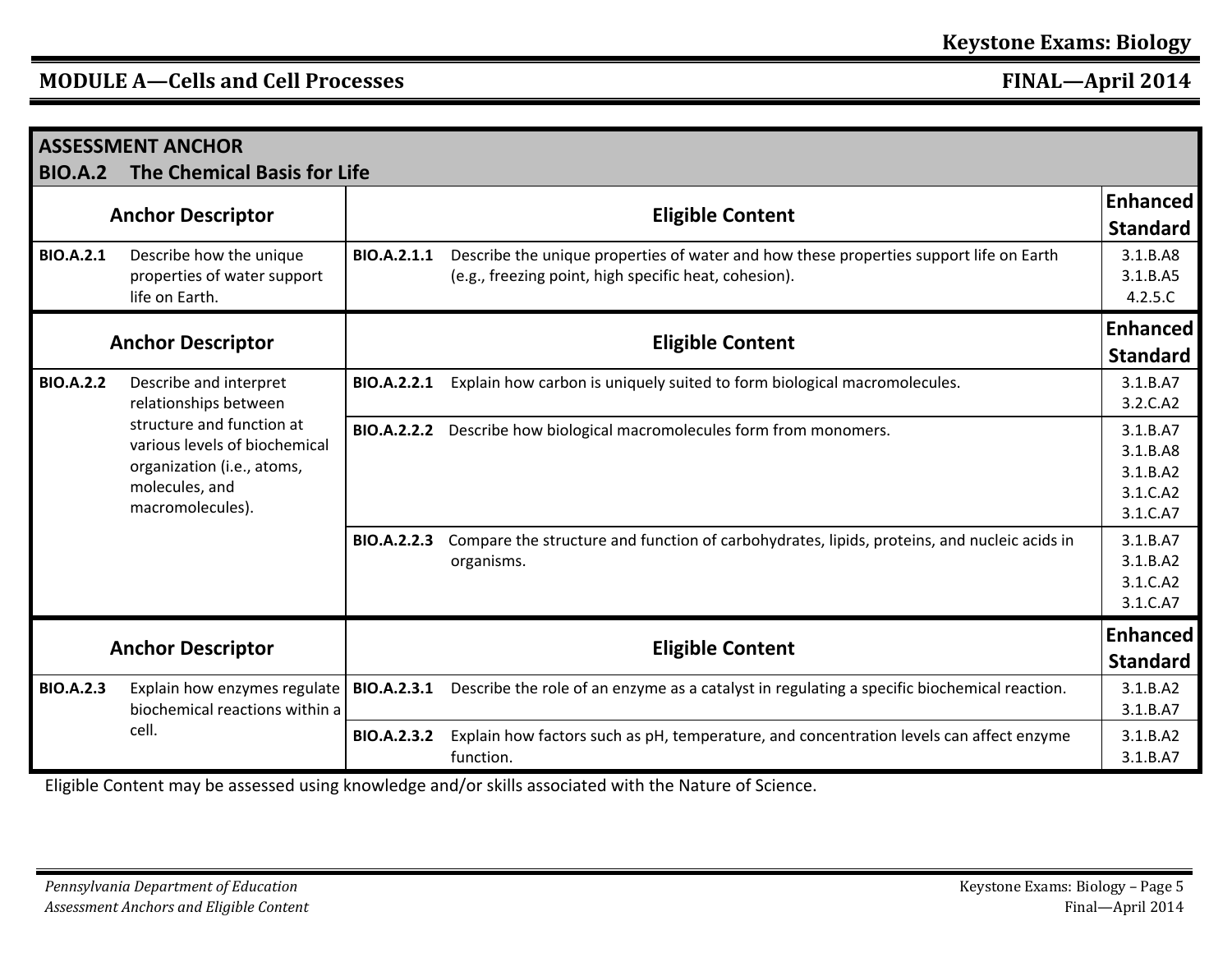| <b>ASSESSMENT ANCHOR</b> |                                 |                         |                                                                                            |                 |
|--------------------------|---------------------------------|-------------------------|--------------------------------------------------------------------------------------------|-----------------|
| <b>BIO.A.3</b>           | <b>Bioenergetics</b>            |                         |                                                                                            |                 |
|                          |                                 | <b>Eligible Content</b> |                                                                                            |                 |
|                          | <b>Anchor Descriptor</b>        |                         |                                                                                            |                 |
| <b>BIO.A.3.1</b>         | Identify and describe the cell  | BIO.A.3.1.1             | Describe the fundamental roles of plastids (e.g., chloroplasts) and mitochondria in energy | 3.1.B.A2        |
|                          | structures involved in          |                         | transformations.                                                                           | 3.1.B.A5        |
|                          | processing energy.              |                         |                                                                                            | 3.1.C.A1        |
|                          |                                 |                         |                                                                                            | <b>Enhanced</b> |
|                          | <b>Anchor Descriptor</b>        | <b>Eligible Content</b> |                                                                                            |                 |
| <b>BIO.A.3.2</b>         | Identify and describe how       | <b>BIO.A.3.2.1</b>      | Compare the basic transformation of energy during photosynthesis and cellular respiration. | 3.1.B.A2        |
|                          | organisms obtain and            |                         |                                                                                            | 3.1.B.A5        |
|                          | transform energy for their life |                         |                                                                                            | 3.1.C.A1        |
|                          | processes.                      |                         |                                                                                            | 4.1.10.C        |
|                          |                                 |                         |                                                                                            |                 |
|                          |                                 | <b>BIO.A.3.2.2</b>      | Describe the role of ATP in biochemical reactions.                                         | 3.1.B.A2        |
|                          |                                 |                         |                                                                                            | 3.1.C.A1        |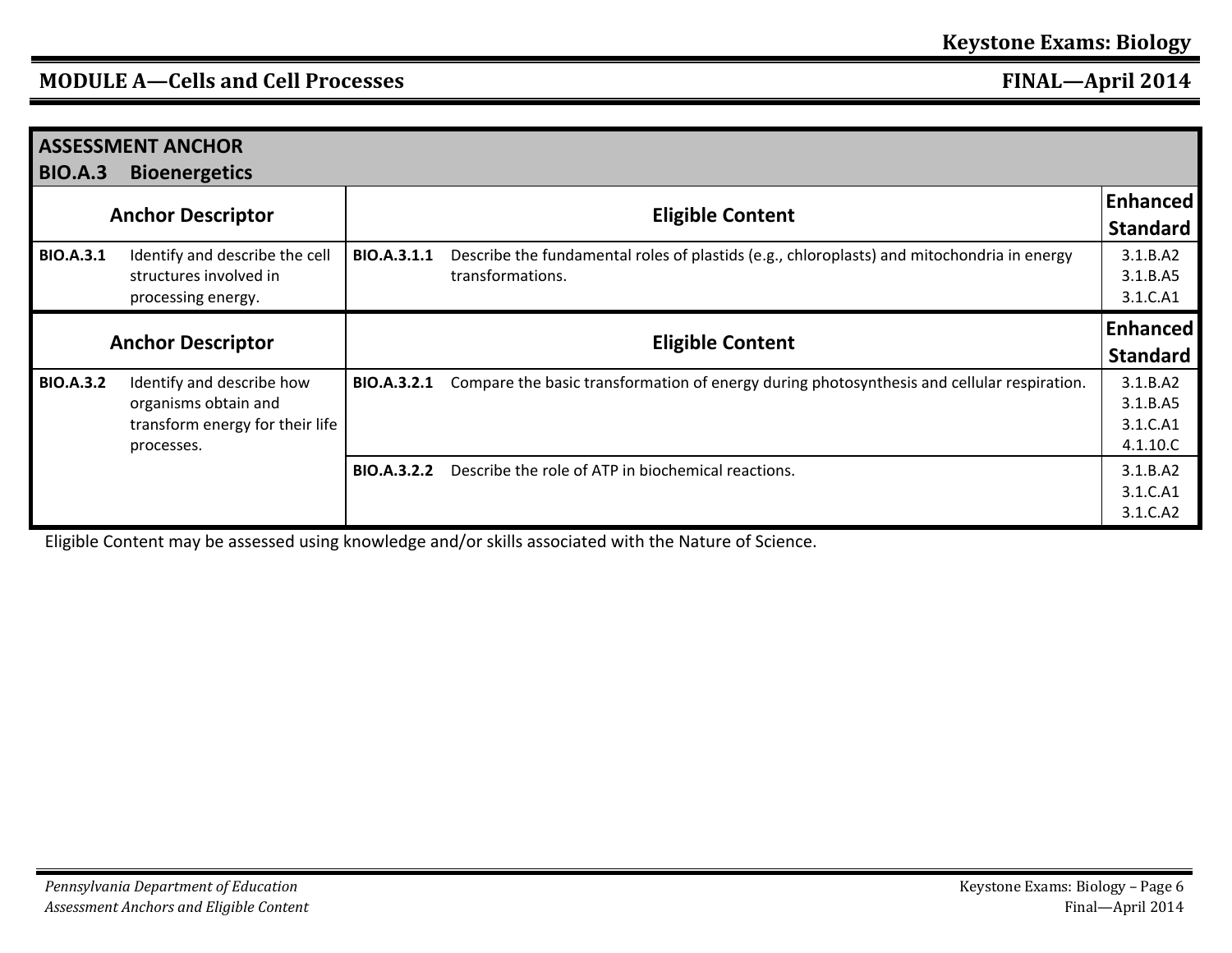| <b>ASSESSMENT ANCHOR</b>                                                                                                                       |                                                                                                                                       |                         |                                                                                                                                                                                                            |                                                          |  |  |
|------------------------------------------------------------------------------------------------------------------------------------------------|---------------------------------------------------------------------------------------------------------------------------------------|-------------------------|------------------------------------------------------------------------------------------------------------------------------------------------------------------------------------------------------------|----------------------------------------------------------|--|--|
| <b>BIO.A.4</b>                                                                                                                                 | <b>Homeostasis and Transport</b>                                                                                                      |                         |                                                                                                                                                                                                            |                                                          |  |  |
| <b>Anchor Descriptor</b>                                                                                                                       |                                                                                                                                       | <b>Eligible Content</b> |                                                                                                                                                                                                            | Enhanced<br><b>Standard</b>                              |  |  |
| <b>BIO.A.4.1</b><br>Identify and describe the cell<br>structures involved in<br>transport of materials into,<br>out of, and throughout a cell. |                                                                                                                                       | BIO.A.4.1.1             | Describe how the structure of the plasma membrane allows it to function as a regulatory<br>structure and/or protective barrier for a cell.                                                                 |                                                          |  |  |
|                                                                                                                                                |                                                                                                                                       | <b>BIO.A.4.1.2</b>      | Compare the mechanisms that transport materials across the plasma membrane (i.e., passive<br>transport-diffusion, osmosis, facilitated diffusion; and active transport-pumps,<br>endocytosis, exocytosis). | 3.1.B.A5<br>3.1.B.A2<br>3.1.B.A7<br>3.2.C.A1<br>3.2.P.B6 |  |  |
|                                                                                                                                                |                                                                                                                                       | <b>BIO.A.4.1.3</b>      | Describe how membrane-bound cellular organelles (e.g., endoplasmic reticulum, Golgi<br>apparatus) facilitate the transport of materials within a cell.                                                     | 3.1.B.A5<br>3.1.B.A2                                     |  |  |
| <b>Anchor Descriptor</b>                                                                                                                       |                                                                                                                                       |                         | <b>Eligible Content</b>                                                                                                                                                                                    | <b>Enhanced</b><br><b>Standard</b>                       |  |  |
| <b>BIO.A.4.2</b>                                                                                                                               | Explain mechanisms that<br>permit organisms to maintain<br>biological balance between<br>their internal and external<br>environments. | BIO.A.4.2.1             | Explain how organisms maintain homeostasis (e.g., thermoregulation, water regulation,<br>oxygen regulation).                                                                                               | 3.1.B.A8<br>3.1.B.A5<br>4.5.4.D<br>4.2.4.C               |  |  |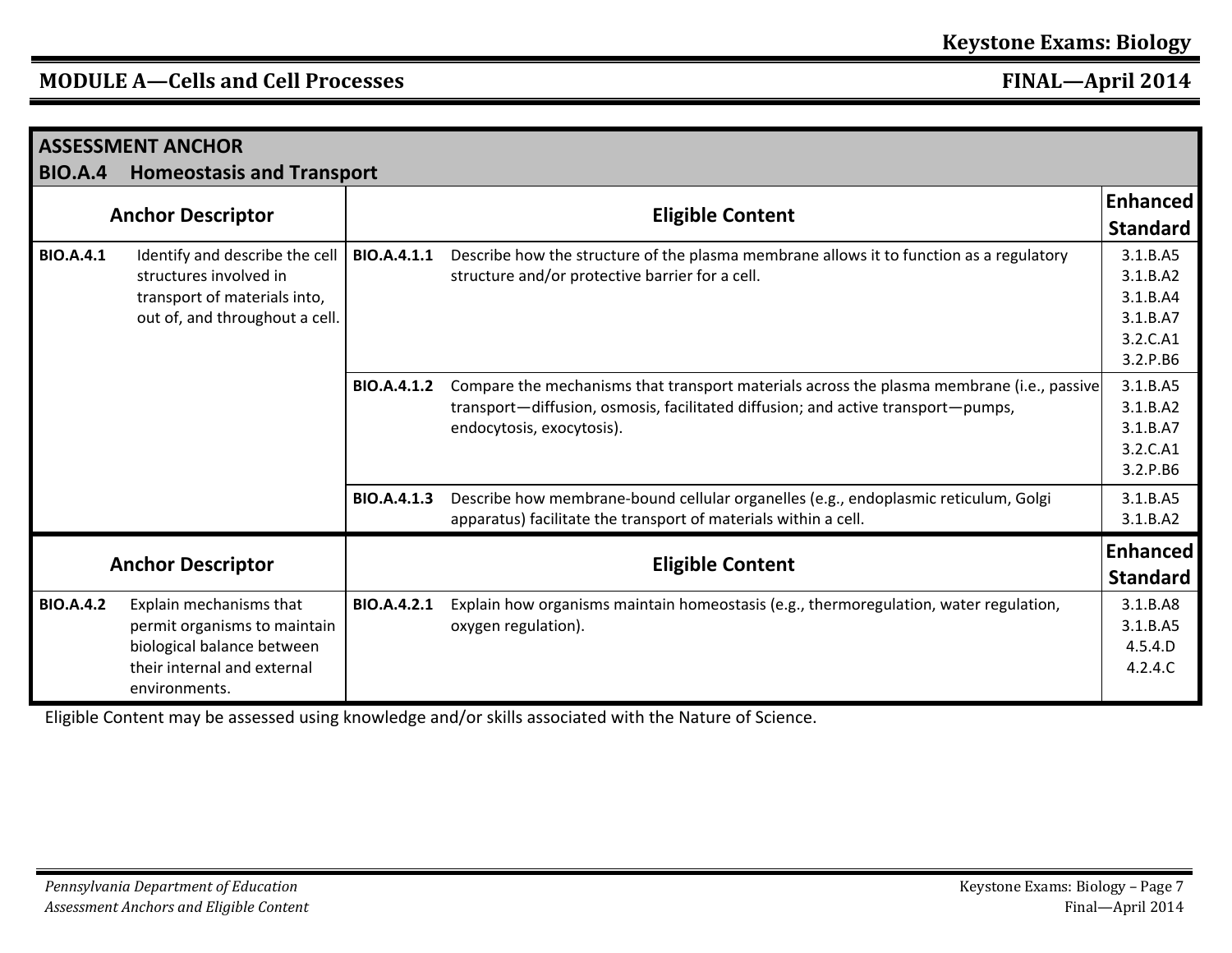| <b>ASSESSMENT ANCHOR</b> |                                     |             |                                                                                                   |                 |
|--------------------------|-------------------------------------|-------------|---------------------------------------------------------------------------------------------------|-----------------|
| <b>BIO.B.1</b>           | <b>Cell Growth and Reproduction</b> |             |                                                                                                   |                 |
|                          |                                     |             |                                                                                                   | <b>Enhanced</b> |
|                          | <b>Anchor Descriptor</b>            |             | <b>Eligible Content</b>                                                                           | <b>Standard</b> |
| <b>BIO.B.1.1</b>         | Describe the three stages of        | BIO.B.1.1.1 | Describe the events that occur during the cell cycle: interphase, nuclear division (i.e., mitosis |                 |
|                          | the cell cycle: interphase,         |             | or meiosis), cytokinesis.                                                                         | 3.1.B.A5        |
|                          | nuclear division, cytokinesis.      |             |                                                                                                   | 3.1.B.B2        |
|                          |                                     |             |                                                                                                   | 3.1.B.B3        |
|                          |                                     |             |                                                                                                   | 3.1.B.B5        |
|                          |                                     |             |                                                                                                   | 3.1.B.C2        |
|                          |                                     |             |                                                                                                   | 3.1.C.C2        |
|                          |                                     | BIO.B.1.1.2 | Compare the processes and outcomes of mitotic and meiotic nuclear divisions.                      | 3.1.B.A4        |
|                          |                                     |             |                                                                                                   | 3.1.B.A5        |
|                          |                                     |             |                                                                                                   | 3.1.B.B2        |
|                          |                                     |             |                                                                                                   | 3.1.B.B3        |
|                          |                                     |             |                                                                                                   | 3.1.B.B5        |
|                          |                                     |             |                                                                                                   | 3.1.B.C2        |
|                          |                                     |             |                                                                                                   |                 |
|                          |                                     |             |                                                                                                   | <b>Enhanced</b> |
|                          | <b>Anchor Descriptor</b>            |             | <b>Eligible Content</b><br><b>Standard</b>                                                        |                 |
| <b>BIO.B.1.2</b>         | Explain how genetic                 | BIO.B.1.2.1 | Describe how the process of DNA replication results in the transmission and/or conservation       | 3.1.B.B1        |
|                          | information is inherited.           |             | of genetic information.                                                                           | 3.1.B.B3        |
|                          |                                     |             |                                                                                                   | 3.1.B.B5        |
|                          |                                     |             |                                                                                                   | 3.1.B.C2        |
|                          |                                     |             |                                                                                                   | 3.1.C.C2        |
|                          |                                     | BIO.B.1.2.2 | Explain the functional relationships between DNA, genes, alleles, and chromosomes and their       | 3.1.B.B1        |
|                          |                                     |             | roles in inheritance.                                                                             | 3.1.B.B5        |
|                          |                                     |             |                                                                                                   | 3.1.B.B2        |
|                          |                                     |             |                                                                                                   | 3.1.B.B3        |
|                          |                                     |             |                                                                                                   | 3.1.C.C2        |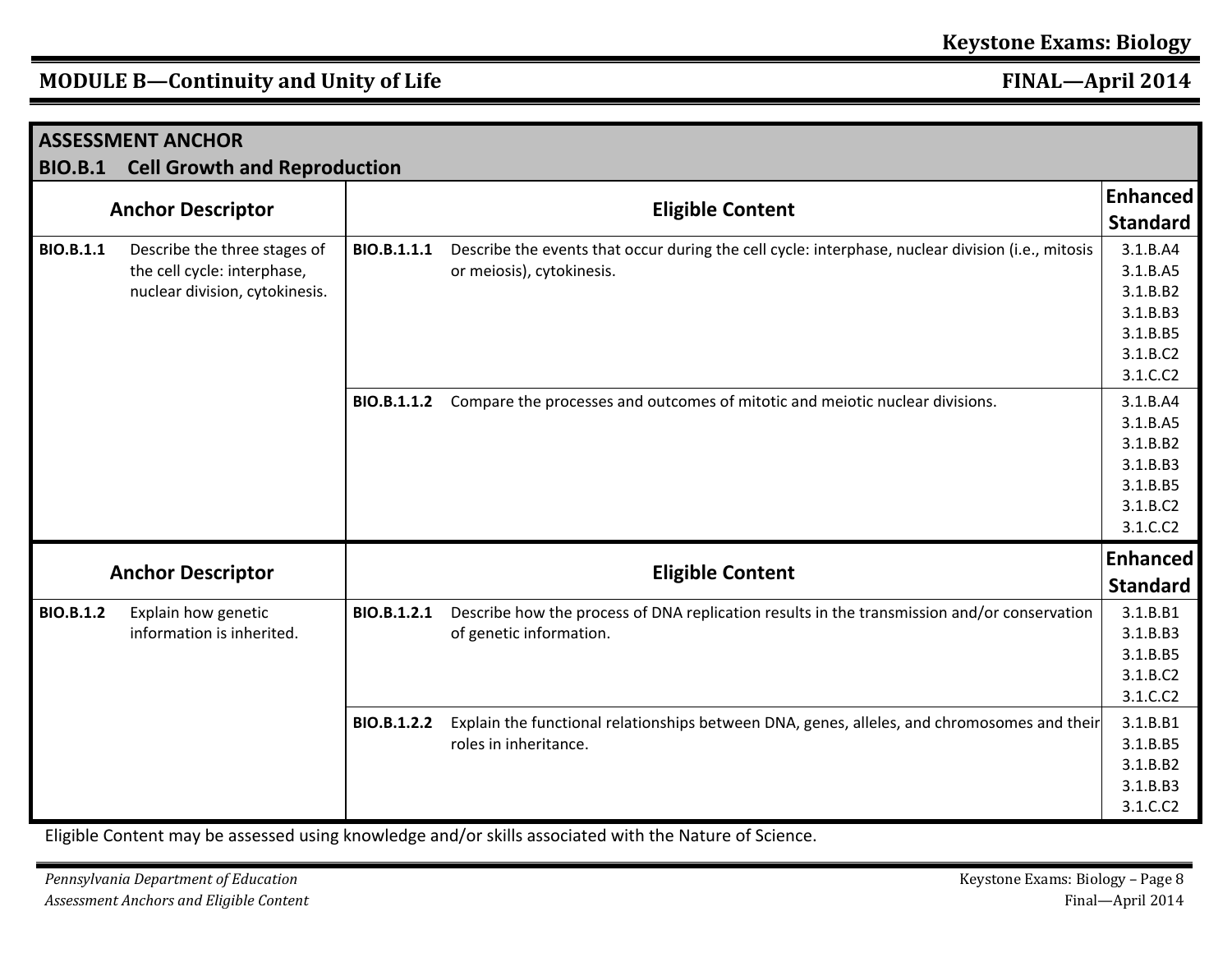| <b>BIO.B.2</b>                                                                                                                      | <b>ASSESSMENT ANCHOR</b><br><b>Genetics</b>      |                         |                                                                                                                                                                                     |                                                          |  |  |
|-------------------------------------------------------------------------------------------------------------------------------------|--------------------------------------------------|-------------------------|-------------------------------------------------------------------------------------------------------------------------------------------------------------------------------------|----------------------------------------------------------|--|--|
| <b>Anchor Descriptor</b>                                                                                                            |                                                  | <b>Eligible Content</b> |                                                                                                                                                                                     |                                                          |  |  |
| <b>BIO.B.2.1</b><br>Compare Mendelian and<br>non-Mendelian patterns of<br>inheritance.                                              |                                                  | BIO.B.2.1.1             | Describe and/or predict observed patterns of inheritance (i.e., dominant, recessive,<br>co-dominance, incomplete dominance, sex-linked, polygenic, and multiple alleles).           |                                                          |  |  |
|                                                                                                                                     |                                                  | BIO.B.2.1.2             | Describe processes that can alter composition or number of chromosomes<br>(i.e., crossing-over, nondisjunction, duplication, translocation, deletion, insertion, and<br>inversion). | 3.1.B.B1<br>3.1.B.B2<br>3.1.B.B3<br>3.1.C.C2             |  |  |
| <b>Anchor Descriptor</b>                                                                                                            |                                                  |                         | <b>Eligible Content</b>                                                                                                                                                             | <b>Enhanced</b><br><b>Standard</b>                       |  |  |
| <b>BIO.B.2.2</b><br>Explain the process of protein<br>synthesis (i.e., transcription,<br>translation, and protein<br>modification). |                                                  | BIO.B.2.2.1             | Describe how the processes of transcription and translation are similar in all organisms.                                                                                           | 3.1.B.B1<br>3.1.B.B3<br>3.1.B.B5<br>3.1.C.B3<br>3.1.C.C2 |  |  |
|                                                                                                                                     |                                                  | <b>BIO.B.2.2.2</b>      | Describe the role of ribosomes, endoplasmic reticulum, Golgi apparatus, and the nucleus in<br>the production of specific types of proteins.                                         | 3.1.B.A5<br>3.1.B.B3<br>3.1.B.B5<br>3.1.C.B3             |  |  |
| <b>Anchor Descriptor</b>                                                                                                            |                                                  |                         | <b>Eligible Content</b>                                                                                                                                                             | <b>Enhanced</b><br><b>Standard</b>                       |  |  |
| <b>BIO.B.2.3</b>                                                                                                                    | Explain how genetic<br>information is expressed. | BIO.B.2.3.1             | Describe how genetic mutations alter the DNA sequence and may or may not affect<br>phenotype (e.g., silent, nonsense, frame-shift).                                                 | 3.1.B.B1<br>3.1.B.B3<br>3.1.B.C2<br>3.1.C.B3<br>3.1.C.C2 |  |  |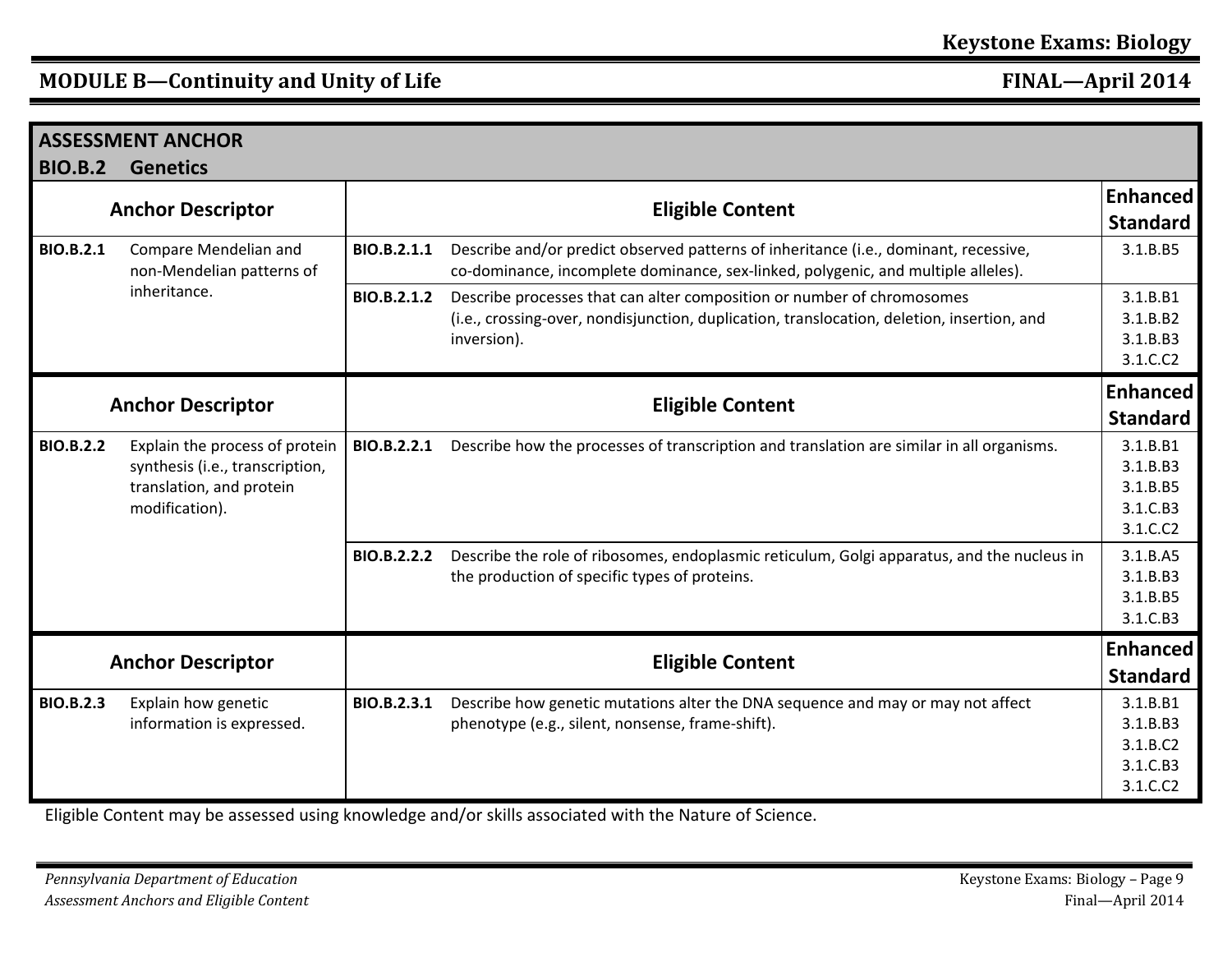| <b>Anchor Descriptor</b> |                                                                                                  | Enhanced <br><b>Eligible Content</b> |                                                                                                                                                                                                         |                                                                                |
|--------------------------|--------------------------------------------------------------------------------------------------|--------------------------------------|---------------------------------------------------------------------------------------------------------------------------------------------------------------------------------------------------------|--------------------------------------------------------------------------------|
| <b>BIO.B.2.4</b>         | Apply scientific thinking,<br>processes, tools, and<br>technologies in the study of<br>genetics. | BIO.B.2.4.1                          | Explain how genetic engineering has impacted the fields of medicine, forensics, and<br>agriculture (e.g., selective breeding, gene splicing, cloning, genetically modified organisms,<br>gene therapy). | 3.1.B.B4<br>4.4.7.A<br>4.4.10.A<br>4.4.12.A<br>4.4.7.B<br>4.4.10.B<br>4.4.12.B |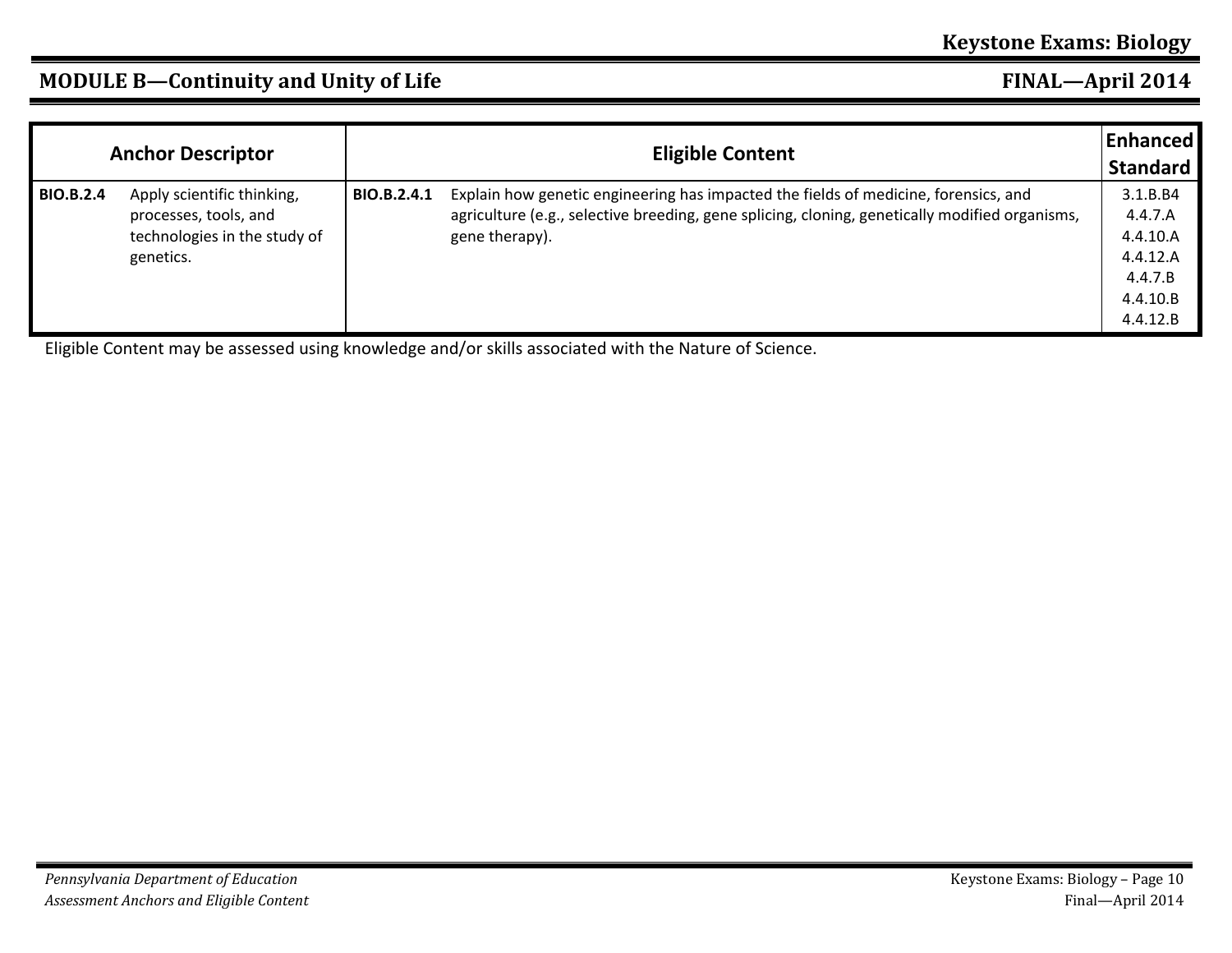|                          | <b>ASSESSMENT ANCHOR</b>                                                                                        |                         |                                                                                                                                                             |                                  |  |
|--------------------------|-----------------------------------------------------------------------------------------------------------------|-------------------------|-------------------------------------------------------------------------------------------------------------------------------------------------------------|----------------------------------|--|
| <b>BIO.B.3</b>           | <b>Theory of Evolution</b>                                                                                      |                         |                                                                                                                                                             |                                  |  |
| <b>Anchor Descriptor</b> |                                                                                                                 | <b>Eligible Content</b> |                                                                                                                                                             |                                  |  |
| <b>BIO.B.3.1</b>         | Explain the mechanisms of                                                                                       | BIO.B.3.1.1             | Explain how natural selection can impact allele frequencies of a population.                                                                                | 3.1.B.C1                         |  |
| evolution.               |                                                                                                                 | BIO.B.3.1.2             | Describe the factors that can contribute to the development of new species (e.g., isolating<br>mechanisms, genetic drift, founder effect, migration).       | 3.1.B.C1<br>3.1.B.C2             |  |
|                          |                                                                                                                 | BIO.B.3.1.3             | Explain how genetic mutations may result in genotypic and phenotypic variations within a<br>population.                                                     | 3.1.B.C2<br>3.1.B.B1             |  |
| <b>Anchor Descriptor</b> |                                                                                                                 | <b>Eligible Content</b> |                                                                                                                                                             |                                  |  |
| <b>BIO.B.3.2</b>         | Analyze the sources of<br>evidence for biological<br>evolution.                                                 | BIO.B.3.2.1             | Interpret evidence supporting the theory of evolution (i.e., fossil, anatomical, physiological,<br>embryological, biochemical, and universal genetic code). | 3.1.B.C3<br>3.1.B.C1<br>3.1.B.B3 |  |
| <b>Anchor Descriptor</b> |                                                                                                                 |                         | <b>Eligible Content</b>                                                                                                                                     | Enhanced<br><b>Standard</b>      |  |
| <b>BIO.B.3.3</b>         | Apply scientific thinking,<br>processes, tools, and<br>technologies in the study of<br>the theory of evolution. | BIO.B.3.3.1             | Distinguish between the scientific terms: hypothesis, inference, law, theory, principle, fact,<br>and observation.                                          | 3.1.B.A9                         |  |